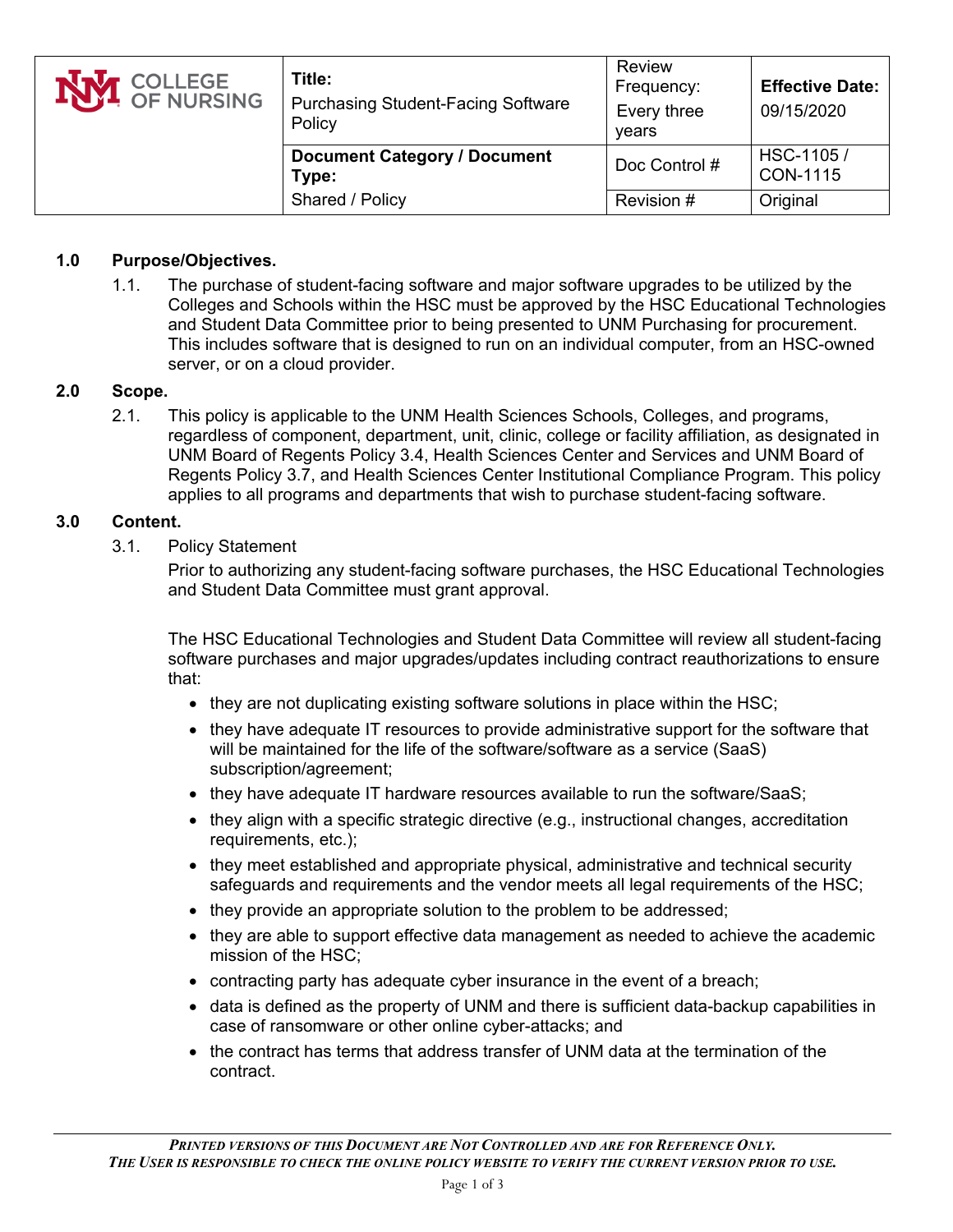### **4.0 Responsibilities.**

| <b>RESPONSIBILITIES</b>                                                        |                                                                                                                                                                                                                                                        |  |  |  |  |
|--------------------------------------------------------------------------------|--------------------------------------------------------------------------------------------------------------------------------------------------------------------------------------------------------------------------------------------------------|--|--|--|--|
| Position/Title/Group                                                           | Requirements/Expectations/Duties                                                                                                                                                                                                                       |  |  |  |  |
| <b>HSC Educational</b><br>Technologies and<br><b>Student Data</b><br>Committee | a. The Committee shall review, and when appropriate, approve, requests<br>for the purchase of student-facing software to ensure compliance with<br>HIPAA, state law, FERPA and/or applicable GDPR regulations<br>requirements protecting student data. |  |  |  |  |
| Purchasing                                                                     | a. Purchasing shall only purchase student-facing software that has been<br>approved by the HSC Educational Technologies and Student Data<br>Committee.                                                                                                 |  |  |  |  |
| School, College<br>and Program<br>Administrators                               | a. School, College and Program Administrators shall seek approval by the<br>HSC Educational Technologies and Student Data Committee to<br>purchase student-facing software and major software upgrades.                                                |  |  |  |  |

## **5.0 Records. Applicability/Retention.**

Written recording of all HSC Educational Technologies and Student Data Committee meetings will be maintained per UNM Administrative Policies and Procedures, UAPPM Policy 6020, and applicable requirements of the New Mexico Public Records Act, N.M.S.A § 14-3-1 et. seq.

## **6.0 External Reference(s).**

FERPA (20 U.S.C. 1232g; 34 CFR Part 99) and the Regulations promulgated thereunder HIPAA Privacy Rule Regulations (42 CFR 160, 162, and 164)

HITECH (42 U.S.C. 300jj et. seq.)

Public Records Act (N.M.S.A 1978, §14-3-1 et. seq.; NMAC §§1.13.10, 13.3.3 and 13.3.4)

<https://www2.ed.gov/policy/gen/guid/fpco/ferpa/index.html> <https://www.hhs.gov/hipaa/index.html>

# **7.0 Internal Reference(s).**

<https://policy.unm.edu/regents-policies/section-4/4-4.html> <https://registrar.unm.edu/privacy-rights/ferpa.html> <https://pathfinder.unm.edu/campus-policies/student-records-policy.html> <https://irb.unm.edu/sites/default/files/Guidance%20on%20FERPA.pdf> <https://policy.unm.edu/university-policies/2000/2300.html> [https://fcm.unm.edu/education/images/docs/student\\_handbook.pdf](https://fcm.unm.edu/education/images/docs/student_handbook.pdf) <https://registrar.unm.edu/forms/Proxy.pdf>

## **8.0 Definitions.**

Student-facing software: Student-facing software includes any software that stores or manages student information for the purpose of learning, curricular management, clinical activity or other student records.

The HSC Educational Technologies and Student Data Committee: The HSC Educational Technologies and Student Data Committee consists of the HSC Registrar, CIO Privacy Officer, HSC Compliance Officer, UNM HSC Information Security Officer, representatives from Purchasing, the HSC Privacy Office, School of Medicine, Colleges of Nursing, Pharmacy, and Population Health, UNM HSC IT, and the Vice Chancellor for Academic Affairs.

Cloud Provider: There are three types of cloud providers; private, public and hybrid.